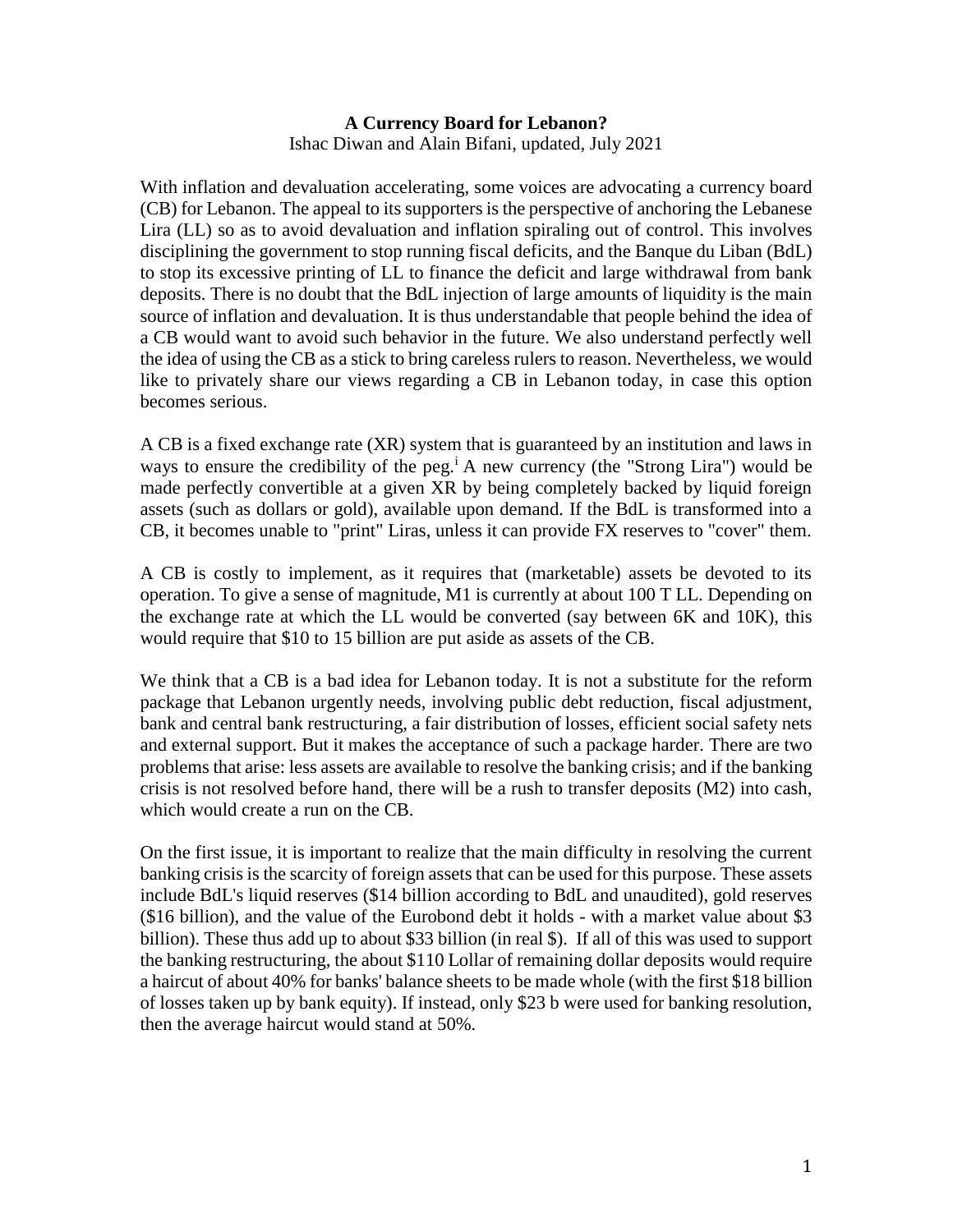The problem is not just that the creation of a CB makes a banking resolution harder, but rather, than in these circumstances withdrawals from banks should be limited to the rise in dollars in the CB. Unless this happens, there will be a run on reserves, resulting in its collapse. This is because a CB only covers base money - currency in circulation and banks reserves (M1). While in other environments, the CB can count on the banking system to stabilize deposits though liquidity management - such as raising interest rates - if too many deposits get converted into liquid assets and/or foreign exchange, this cannot be done in Lebanon today. In the midst of an ongoing bank run, and with the net value of banks negative, rational depositors will rush to shift their funds into the new SL rather than hold claims on a bankrupt bank. Thus, a CB can only work after the banking crisis is resolved, or in the current circumstances, bank accounts are all frozen forever.

More generally, beside a CB, and banking deposits, there are also other claimants to these same assets: future fiscal deficits (to finance a SSN, higher wages); subsidies (essential drugs and food), and a recapitalization of the National Social Security Fund in particular. To pledge a third of national assets to a CB requires a very pressing reason to do so.

From an economic perspective, a CB provides not just advantages, but also costs. The benefit is to anchor the Lira. But on the other side of the ledger, a CB creates a straightjacket for years to come that does not allow monetizing the budget deficit when needed; and that does not allow the currency to devalue so as to boost exports and restrict imports when needed. These are hugely constraining commitments, in the short and medium terms. A hard budget constraint, if no new foreign funding were available, would push real wages in the public sector (including the armed forces) to extremely low values. And over time, a fixed rate would, as in the past, make the country uncompetitive.<sup>ii</sup> A CB would also leave the financial sector unprotected, without a lender of last resource. Each of these constraints will hurt the recovery if/when Lebanon starts on a new economic path based on productivity and exports. A reformist government would find it impossible to restart growth if its hands are tied in this manner. So at best, a CB can be valuable if we consider that Lebanon has no growth opportunities, and will continue to have non-reformist governments, bent on spending resources they do not have.

CB are typically implemented in situations different from those in Lebanon, when inflation is accelerating due to the monetization of deficits followed by organized labor pushing for larger nominal wages, leading to an inflationary spiral. In fact, CBs are specifically not recommended for countries with a banking problem.<sup>iii</sup> The fiscal deficit is a problem in Lebanon, but not the larger problem: inflation is caused much more by the lack of trust in the banking sector and in the Lebanese Lira. This needs to be fixed through debt reduction and banking sector restructuring.

In sum, the CB regime is an inappropriate recipe for the country's current problems. As is clear from our analysis, we are wholly against it. The best way to go is clear. Too much time has already been lost looking for a mirage solution and refusing to accept past losses and distribute them fairly in society. A properly executed rescue and stabilization package, implemented a year ago, with international support, would have stabilized the exchange rate at between 3000 to 5000 to the dollar, and gotten the country back on a growth path